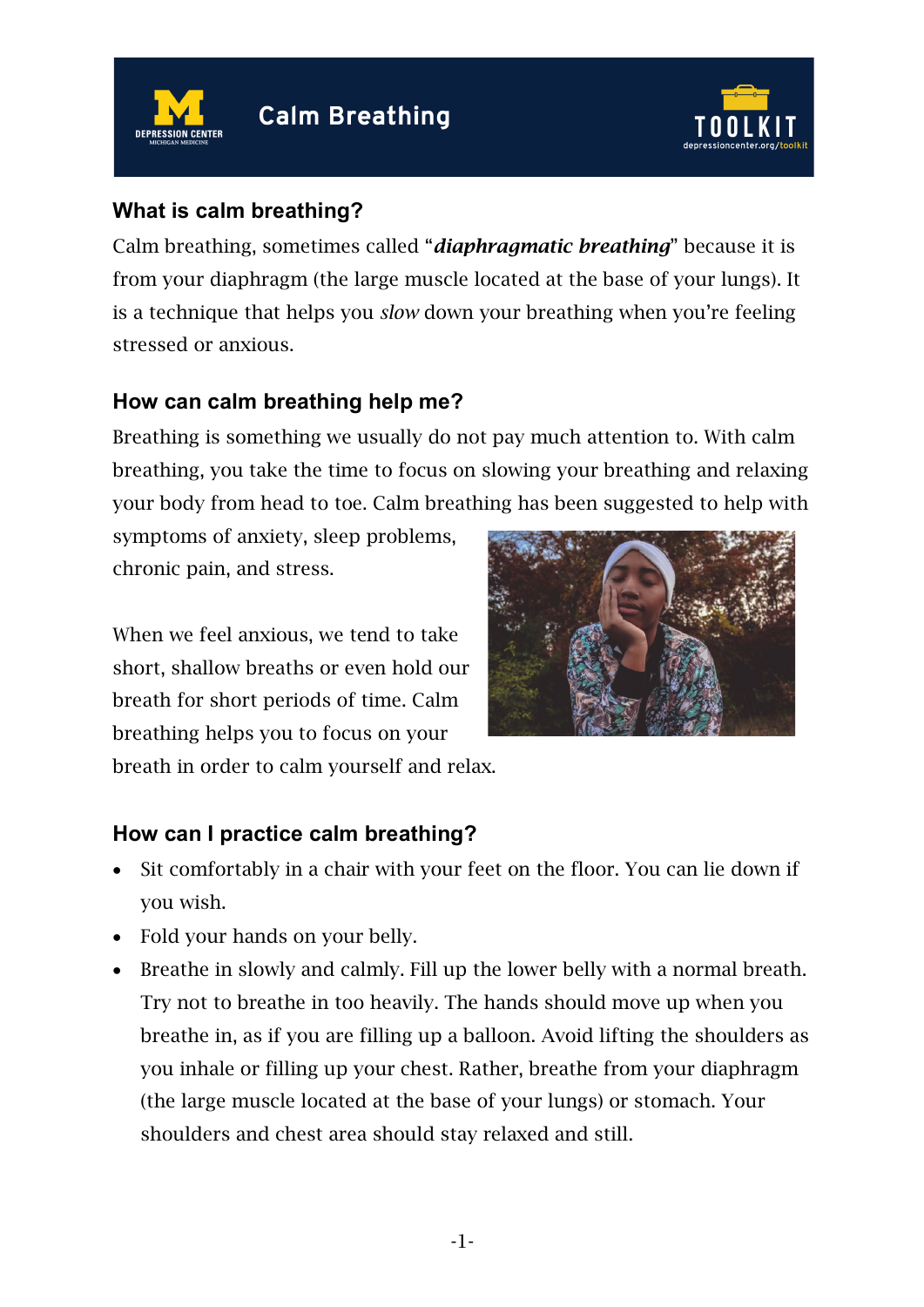- Breathe out slowly to the count of "5." Try to slow down the rate of the exhale. After the exhale, hold for 2-3 seconds before inhaling again.
- Work to continue to slow down the pace of the breath.
- Practice this for about 10 minutes.
- This works best if you practice this 2 times each day for 10 minutes each time. Try to find a regular time to practice this each day.

## **How can calm breathing help me when I am stressed out?**

A benefit of calm breathing is that you can practice it at any time, in any location. Breathing is a built-in coping mechanism. Calm breathing can be used when you are alone or when you are around others, and it can help with a variety of stressors you might be feeling. The next time you find yourself in a stressful situation, try taking a few calm breaths and focus on relaxing your body and mind. Below are a few examples of times you may find calm breathing useful.

### **At home:**

- When you are tossing and turning as you try to fall asleep
- As you feel yourself becoming frustrated or upset while having a stressful conversation with a family member, friend, or roommate

#### **In public:**

- Before an exam, interview, meeting, or any other anxiety-inducing event
- When your day has been busy or hectic, and you are feeling overwhelmed

# **Where can I get more information?**

• You may try searching for "Calm Breathing" or "Diaphragmatic Breathing" on YouTube to find videos that will walk you through the process of calm breathing.